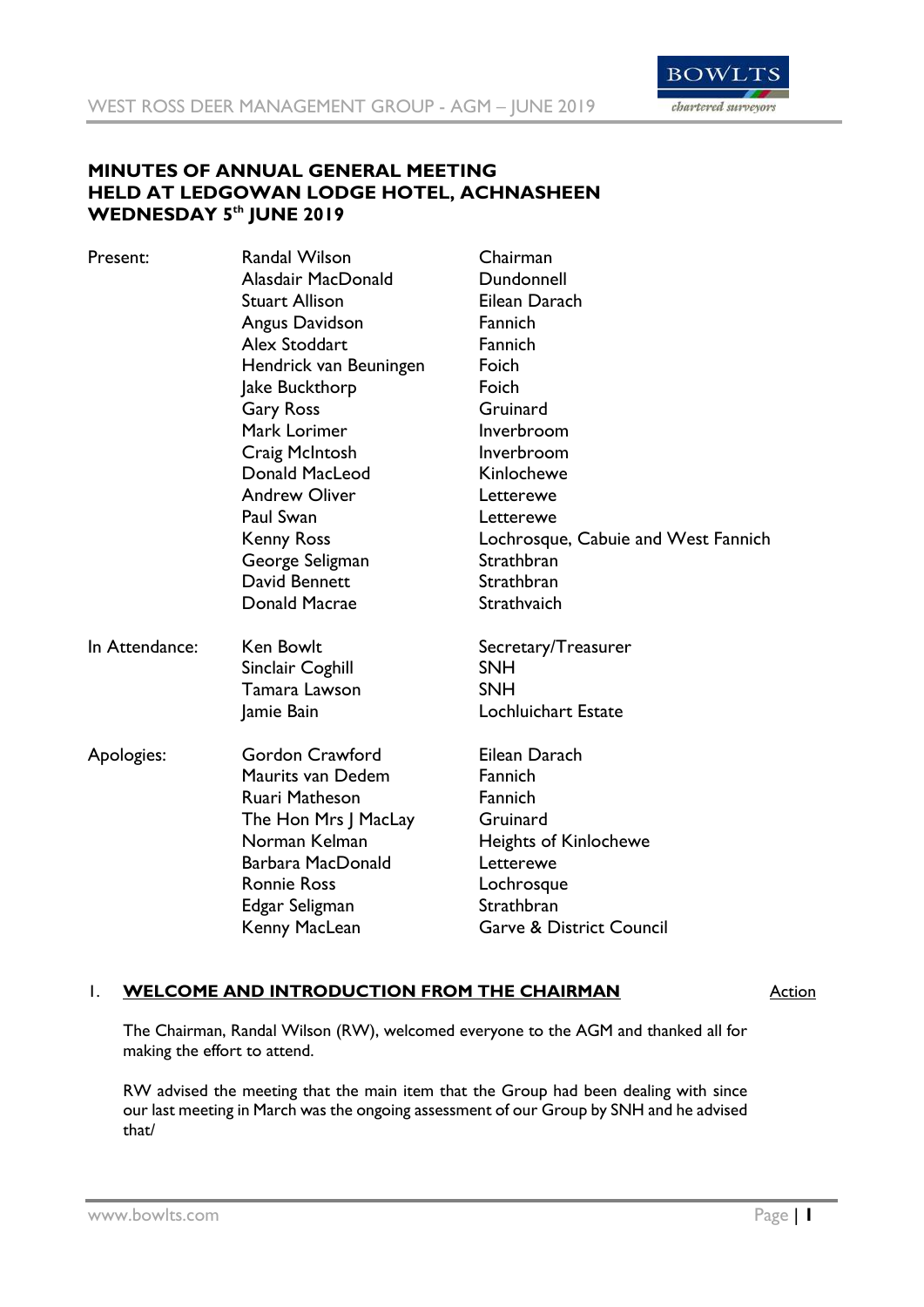

that the assessment continued to show improvement in performance. However, he advised that there was still the need for further progress within our Group and in particular drew attention to the habitat information and population model implementation.

RW reminded the Group that these items were the most important to any deer management group and he reported that the Group had come a long way in a short time, particularly with the population model.

RW highlighted that the population model might have been more straightforward but for the heavy mortality, particularly in the stag population, over the last four years where the Group had witnessed two of the worst winters on record.

The result of these harsh winters was that mature stags were simply not about in the numbers that deer forest owners would like to see and he suggested that both the population model and the numbers on the ground tell us that as a Group, we will have to show restraint in stag culls over the next couple of years or so. Nevertheless, he indicated that with sustainable recruitment, things could change for the better reasonably quickly.

RW highlighted that we scored "amber" for our Scottish Quality Wild Venison uptake, as we only have three estate members within the Group and he advised that it was the intention to send a questionnaire out to members to try to find out the reasons for the lack of uptake. RW made the point that the Group had to think about the bigger picture in terms of giving the venison dealer and the consumer confidence that the wild venison from our Group area was as safe to eat as it possibly could be. He suggested that the rules of the Scheme are not that onerous once you are up to speed and he stressed that it was vital to make sure we maintain a market for our venison. He suggested that being a member of SQWV helps do just that. RW also mentioned that SQWV have offered to do free inspections of larders so that estates can make informed decisions when they commit to the scheme and he hoped Group members would take SQWV up on this.

RW also indicated that from the Association of Deer Management Groups' perspective, we await SNH's report on the DMP Assessments to the Minister and her RACCE Committee this autumn and of course their deliberation on it. However, he suggested that clearly the carrot and stick approach of the Government was not going to change any time soon in terms of delivery of the voluntary principle.

RW welcomed in particular the presence of Jamie Bain (JB) from Lochluichart Estate at the meeting and congratulated Kenny Ross (KR) and Jamie Bain for their cooperation. RW suggested that it clearly made sense for JB to be at the meeting to share information both ways and accepted that although Lochluichart were not re-joining the Group, he indicated that JB's attendance was a huge step in the right direction.

RW also mentioned Ken Bowlt (KSB) and his team who have done a great deal of work on behalf of the Group again this year, most of it to do with the SNH DMG Assessment and most of it unseen by members. He thanked KSB and his team for their ongoing support and indicated that as a result he would be looking for approval for KSB to be able to invoice for the partial recovery of some of the cost of the increased workload.

2./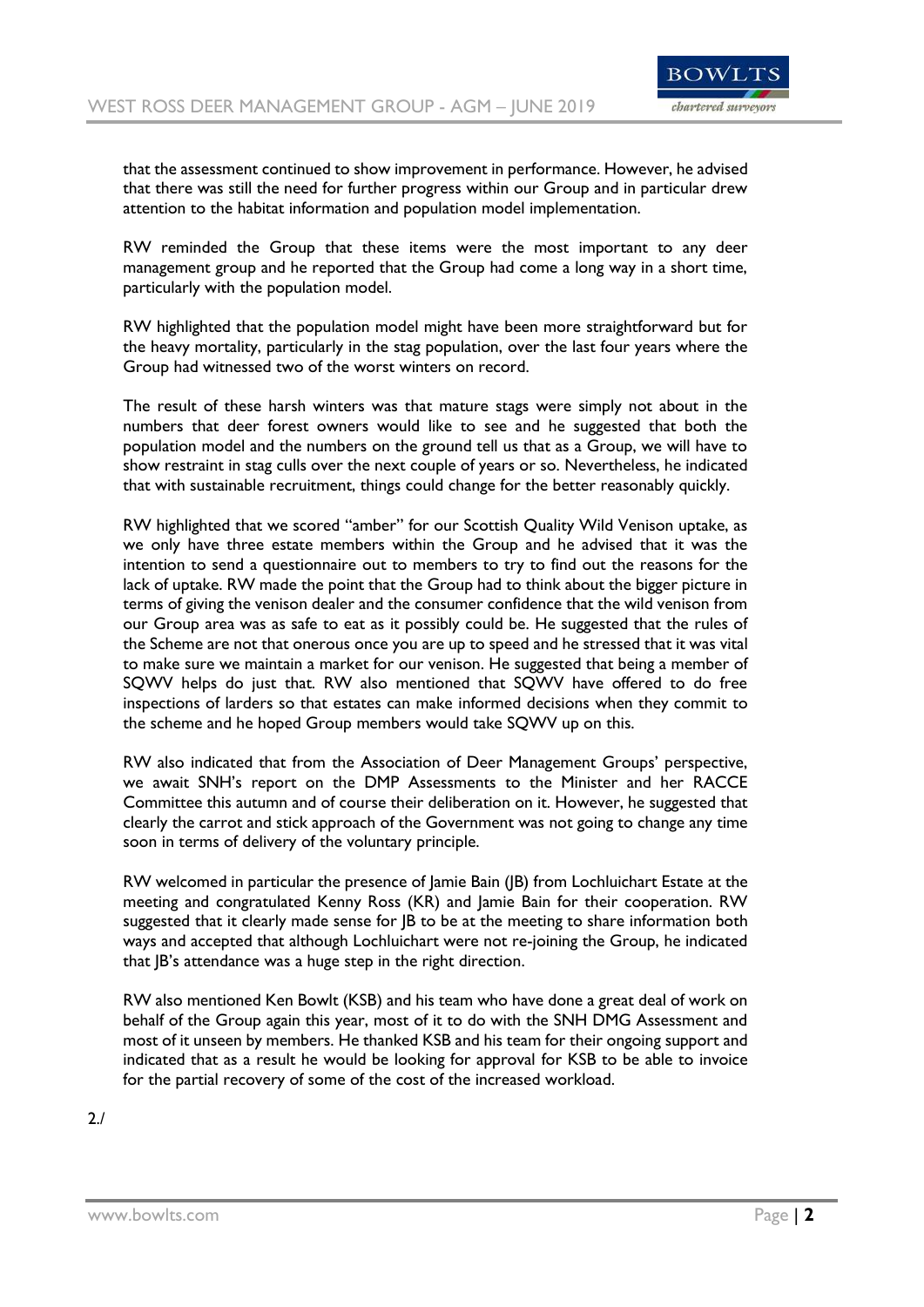

## 2. **MINUTES OF MEETING HELD ON 22nd MAY 2018**

## 2.1 **Adoption**

The meeting adopted the Minutes as an accurate record of the previous AGM, this being proposed by George Seligman (GS) of Strathbran and seconded by Mark Lorimer (ML) of Inverbroom.

## 2.2 **Matters Arising**

There were no matters arising, it being agreed that all of the issues noted as being actionable in the previous Minutes had either been dealt with or would be dealt with through items on the Agenda.

## 3. **DRAFT FINANCIAL POSITION AS AT 30th SEPTEMBER 2018**

KSB took the Group through the income and expenditure accounts previously circulated to the membership.

The draft financial position as at 30<sup>th</sup> September 2018 was presented in the usual format, a single page report showing actuals for the year to  $30<sup>th</sup>$  September 2016, 2017 and 2018.

He suggested that these figures showed a similar pattern over the years subject to Deer Management Plan costs and grant income that may have been received.

In particular, in the year 2015/16, there had been significant Deer Management Plan costs, with a grant having been received for roughly half of the cost from SNH.

KSB brought the Group's attention to the two columns on the left hand side shaded yellow which compared the budget for the year to  $30<sup>th</sup>$  September 2018 with the actuals for the same period.

The figures generally showed that there was very little discrepancy between the budget and the actuals other than that the actuals showed an income and a separate expenditure both of £1,800 which related to the cost of pulling together the Habitat Impact Assessment data and the grant received for same. KSB explained that this had been excluded from the actual figures because rather than the Group paying for the cost and then receiving the grant, KSB's office had simply issued an invoice to SNH, as requested by them, and had received the grant directly.

There being no queries from the floor, the figures were adopted by the meeting, proposed by GS and seconded by ML.

## 4. **BUDGET FOR THE YEAR TO 30th SEPTEMBER 2019**

#### 4.1 **Budget**

KSB highlighted for the Group the column shaded green on the income and expenditure/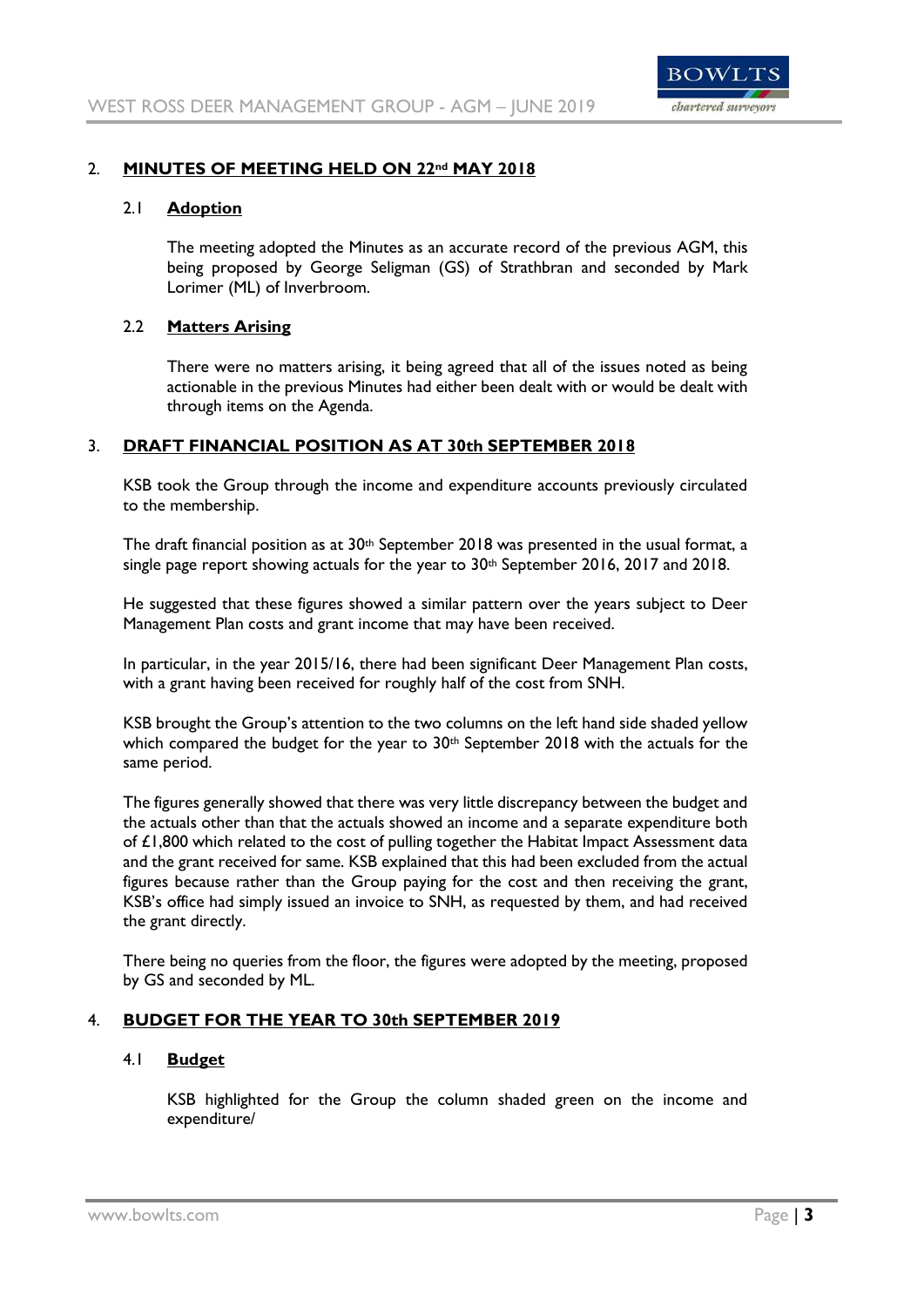

expenditure account page, this being the budgeted figures for the year to  $30<sup>th</sup>$ September 2019.

KSB suggested to the Group that the expenditure figures were very much in line with previous years.

However, he highlighted the main difference which related to the additional work that had to be undertaken in terms of the Deer Management Plan over the last two years. He indicated that there was no provision within the Group's budget for meeting the cost of the Deer Management Plan work and as a result, KSB's office had undertaken all the work in connection with the health check the previous year and again this year leading up to and including the assessment of the Deer Management Plan by SNH. This included an inordinate amount of work remapping the areas for the group and making all the necessary changes to the Plan and KSB indicated that he proposed raising a bill of £5,400 (inclusive of VAT) which would cover the salary cost that he had paid to his staff to undertake the work.

KSB mentioned that at the end of each year, the Group had always budgeted to have a residual bank balance of  $£1,000$ . However, there was further discussion within the Group that in future, we should try to have at least a balance of  $£2,000$ , and subject to this change, the budget was approved by the Group, proposed by GS and seconded by ML.

GS reinforced the increased funding needs by indicating that there was an ever increasing burden on the Group in terms of the work undertaken and that costs would be likely to increase in future years.

#### 4.2 **Members Subscriptions**

The meeting reviewed the proposed subscription schedule previously circulated and agreed that, subject to the budget being amended as above so that the Group ended up with a balance of  $£2,000$  at the year end, the subscription schedule would be amended to reflect this.

The meeting agreed to the revised subscriptions proposed, this being proposed by GS and seconded by ML.

#### 5. **DEER MANAGEMENT PLAN**

RW highlighted that a great deal of work had been undertaken on the Deer Management Plan (DMP) in the lead up to the health check last year and thereafter. Further work had been done prior to the most recent assessment and strenuous efforts had been made to bring the DMP fully up to date with all the necessary revisions to both text and plans. He advised that this was an ongoing process, with changes being made as and when approved by the Group.

5.1/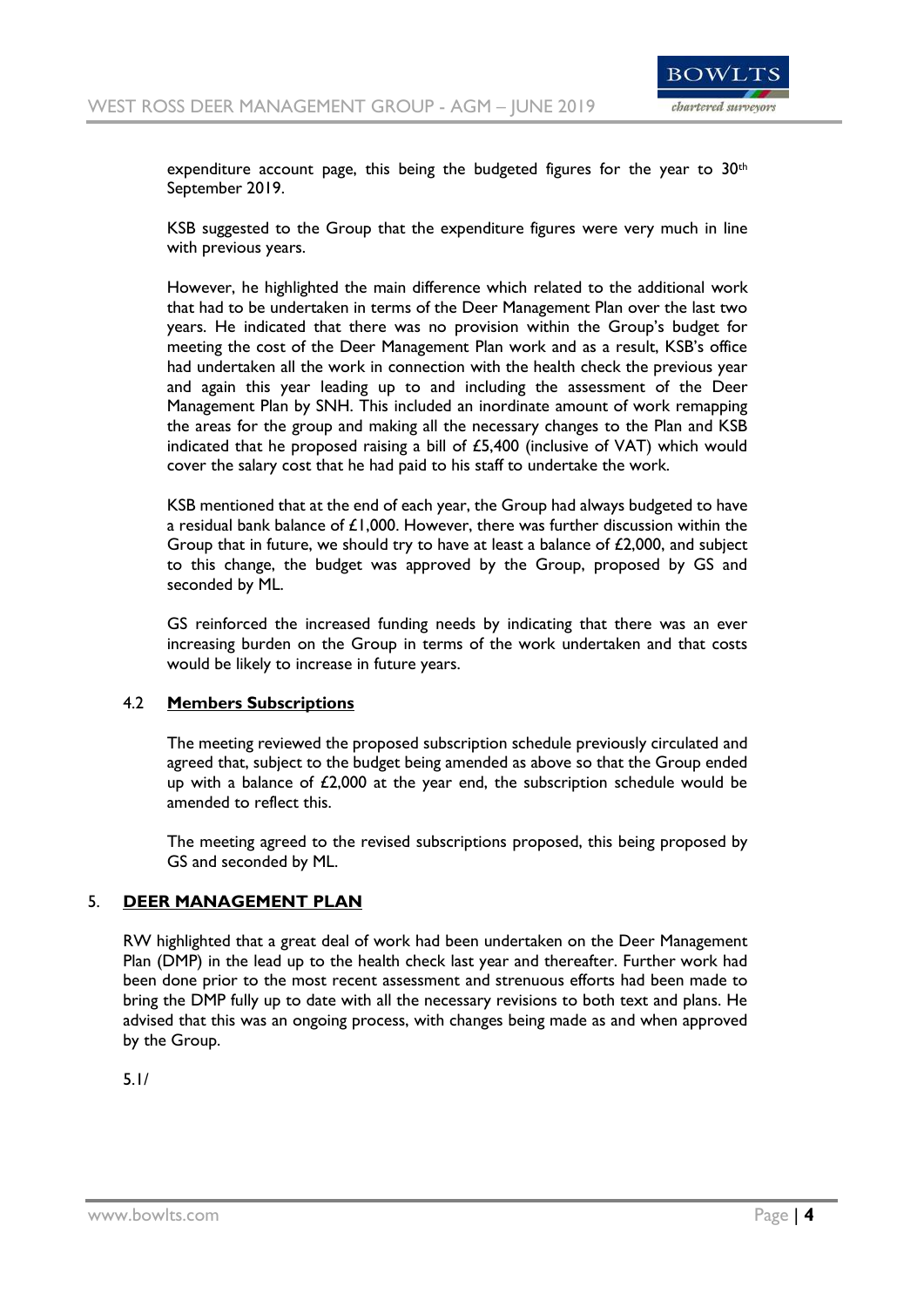

## 5.1 **2019 Assessment**

Copies of the final Assessments were circulated to members prior to the meeting.

#### 5.1.1 ADMG Benchmark Assessment

RW took the meeting through the ADMG Benchmark Assessment, covering 15 areas in terms of how the Group was run. He advised that SNH's view was that delivery was good (green) for all of the areas, with the exception of venison marketing, where they noted that only three estates were members of Scottish Quality Wild Venison (SQWV). He advised that he would continue to encourage member estates to become members of SQWV.

## 5.1.2 Deer Management Group Planning Assessment – Public Interest Assessment

RW advised that this Assessment, covering 13 areas of public interest, was also considered largely good by SNH. However, there were some areas where delivery was considered partial/variable in quality and these included actions to monitor and manage deer impacts in the wider countryside, the use of habitat impact assessment data to inform management actions, poor take-up of SQWV membership, quantification of economic cost of deer to agriculture and forestry and, lastly, maintenance of training data in terms of deer welfare.

RW emphasised that whilst progress had been substantial over the last few years, this was an ongoing process and that there was no room for complacency in terms of delivery.

## 5.2 **Review of Actions Arising from the DMP**

Following last year's health check, it had been decided to produce a paper titled "Actions from Deer Management Plan" with this setting out the action plan and being updated as and when progress was made. This paper had been circulated to the Group previously and RW indicated that he would use it to run through the various actions highlighted in the paper.

## 5.2.1 Designated Sites

One of the DMP targets was that designated sites which were currently described as "unfavourable" as a consequence of herbivore impact will have deer management in place to work towards favourable/recovering status. The action being required for this was to develop an action plan for sites in unfavourable condition and explore funding options.

Tamara Lawton (TL) confirmed that she had previously circulated details to RW confirming that an extra 100 survey plots were being undertaken, as part of the Fannich Hills SSSI survey work, and hopefully this would provide/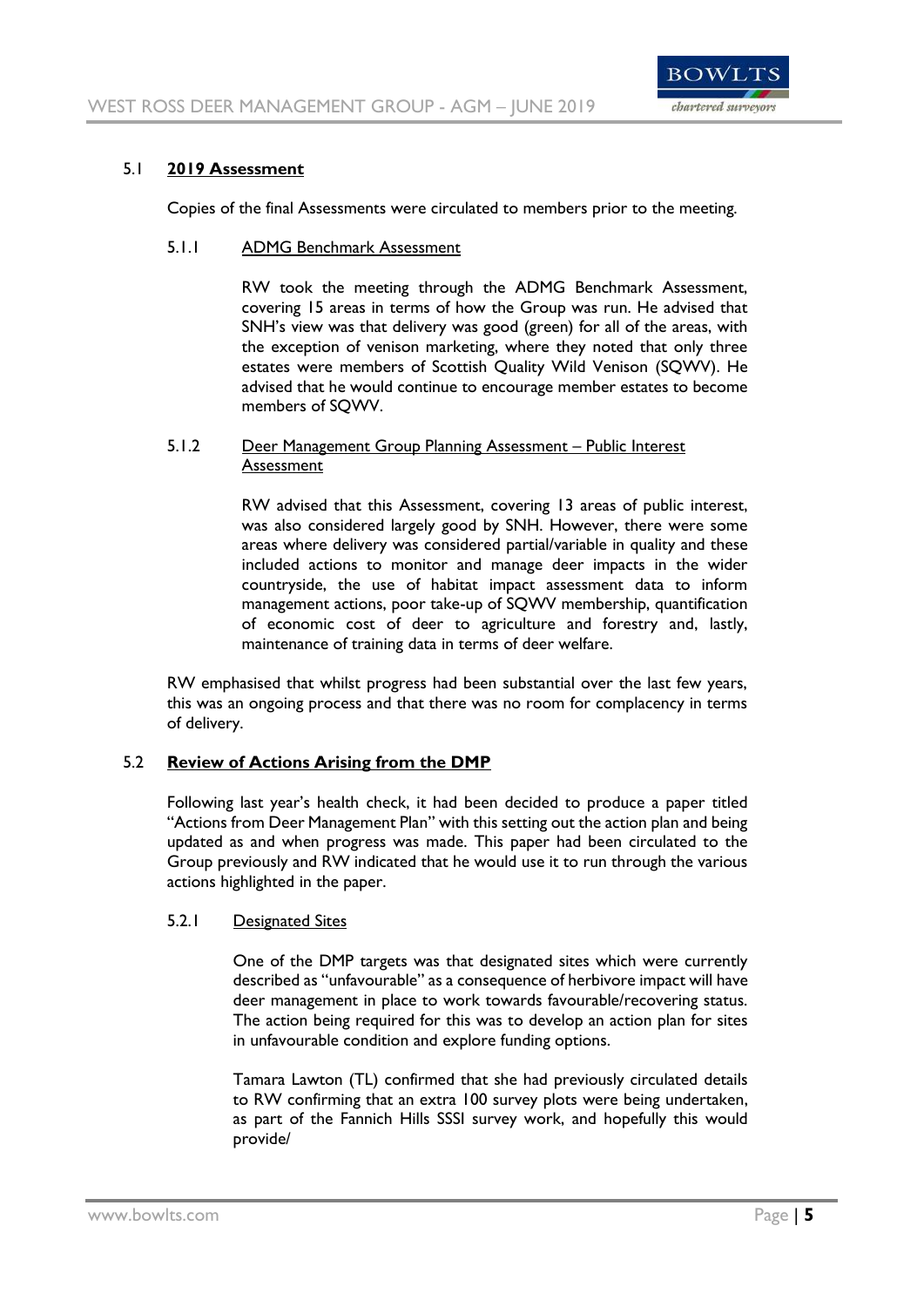

provide better quality data for the Group's use. RW welcomed this as transferring some of the data from designated sites had proved difficult in terms of the methodology and the location of some of the plots.

TL also confirmed that she had put in a funding bid to assist in developing a Management Plan focussed on the An Teallach SSSI area. She confirmed that this bid had been successful and that she would therefore be contacting Eilean Darach, Dundonnell and Gruinard with a view to organising this.

## 5.2.2 Woodland

RW reminded the Group of the intention to develop a plan to improve the condition of native woodlands within the Group area and to explore funding options. In doing so, he recalled the issue of methodology, which was still with the Association of Deer Management Groups for guidance. The issue was that any new surveys that are carried out need to have parity with the original survey and with other areas across the country. Therefore, this needs to be agreed at ADMG level before any surveys took place. In essence, RW confirmed that the Group were adopting a holding position and as soon as there was clear guidance on the right methodology to use, progress could then be made.

## 5.2.3 Woodland Expansion

RW reminded the Group of the woodland creation opportunities mapping project previously proposed and agreed to and confirmed that all the necessary letters of support from Group members had been lodged with Forestry Scotland and they were now considering an application to their Forestry Collaborative Fund. On the basis that the funding was available, as agreed previously, the work would be undertaken. If not, there would have to be a rethink.

GS mentioned to the Group that Strathbran had been successful in acquiring the Grudie Oakwood. He indicated that he was currently thinking how best to restore these woods and would be keeping the Group up to date as he developed his proposals.

#### 5.2.4 Carbon Sensitive Habitats

The meeting noted that there certainly was less funding available under the SNH Peatland Action Scheme, with TL confirming that in future, any feasibility work would be dealt with on an estate by estate basis and undertaken by SNH officers.

#### 5.2.5 Habitat Monitoring

The Group were able to look at the habitat monitoring summary maps produced by Caroline Cook which were projected onto the big screen for everyone to see.

#### There/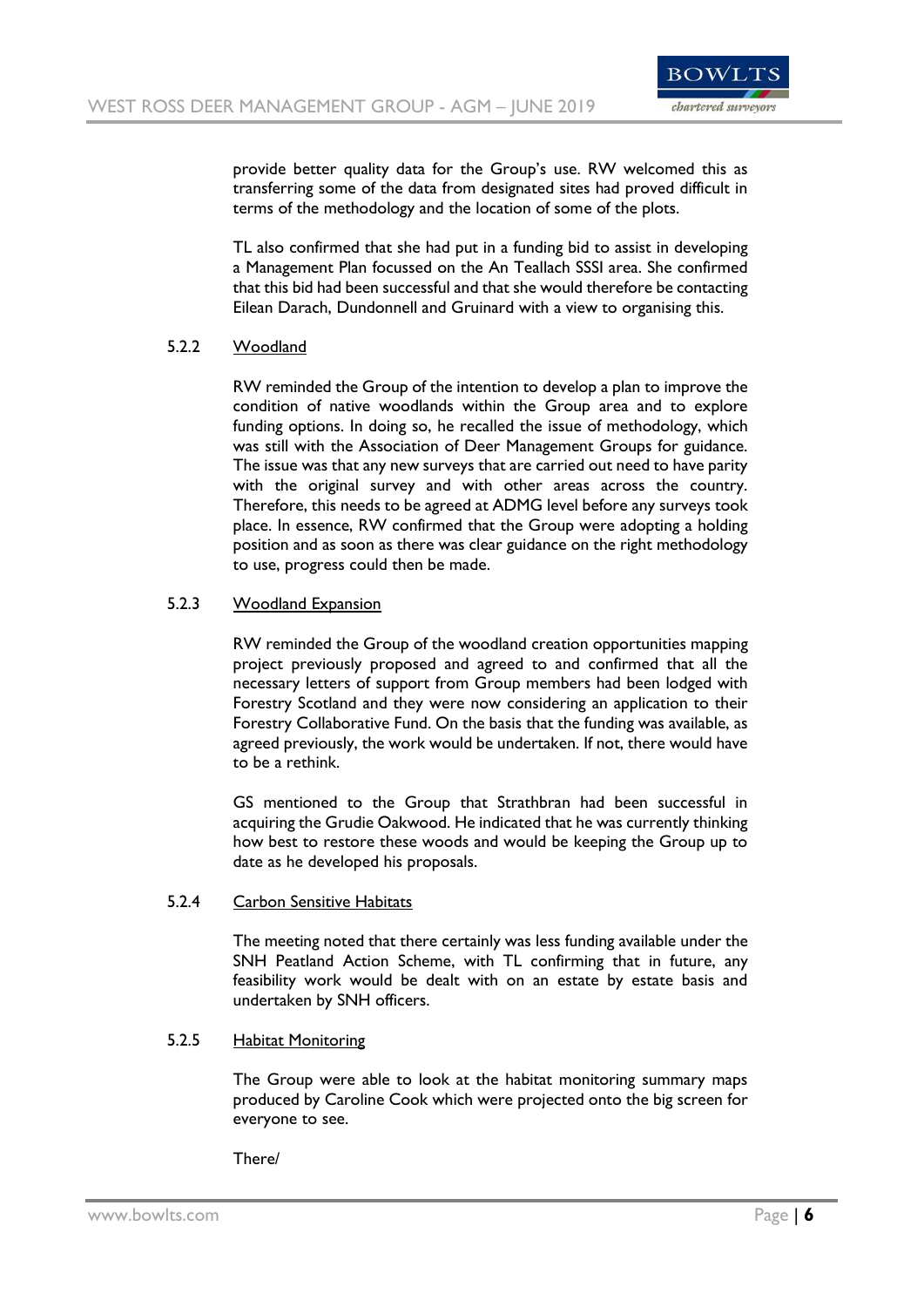

There was some very useful discussion on where the hotspots were and whether this was an issue to do with deer or sheep. In particular, Alasdair MacDonald (AM) of Dundonnell confirmed that the red spots on Dundonnell were largely caused by sheep. A query was raised as to whether the sample plots had been chosen on a random basis, as they seemed to all be on one location and almost along a line. It was suggested that randomised plots should be chosen and AM agreed to take this on board. It was noted that this may also be an issue for Fannich.

SC confirmed that he had previously prepared randomised plots for the Group. It was agreed that KSB would forward these on. KSB

Whilst discussing the maps, focus turned to the targets which should be incorporated in the DMP for trampling/grazing, it subsequently being agreed that the Group would look to achieve 85% of all plots for both trampling/grazing being in the low to moderate range. RW said this was certainly achievable and one of the ways of doing this was for us to focus on the high impact plots such as those previously discussed on Dundonnell and Fannich.

## 5.2.6 Public Access

RW noted the progress made in the submission of entries for Heading for the Scottish Hills website and the follow up there had been with the properties who had yet to upload their entries. It was agreed that this needed to be further checked. The state of the state of the state of the KSB state of the KSB

#### 5.2.7 Deer Population Model

RW explained that a considerable amount of work had been undertaken on the Deer Population Model. In particular, he thanked members of the Group for submitting their recruitment counts, explaining that the collation of such detail was vital to make the Deer Population Model a useful tool to help inform decision making about the management of the deer population.

He then asked KSB to illustrate the workings of the Model, which he did by use of laptop/projector, cross referencing to the updated maps from the Deer Management Plan showing habitat data, etc.

KSB ran through the Deer Population Model, starting by looking at the historical sporting cull taken by the Group members. Although the five year average stag cull was some 379 stags per season, KSB suggested that the sporting stag requirement could probably be more accurately stated at 400, given some anomalies in recent years' culls. He drew members attention to the small grey shaded box at the top right hand side of the Model, showing that in order for the population to provide the aspirational annual cull of 400 stags, it would be necessary to have a population of 3,000 stags within the Group area. Depending on the stag:hind cull ratio chosen, the requirement of hinds could vary from 3,000 (1:1) or 3,750 hinds (1:1.25). He/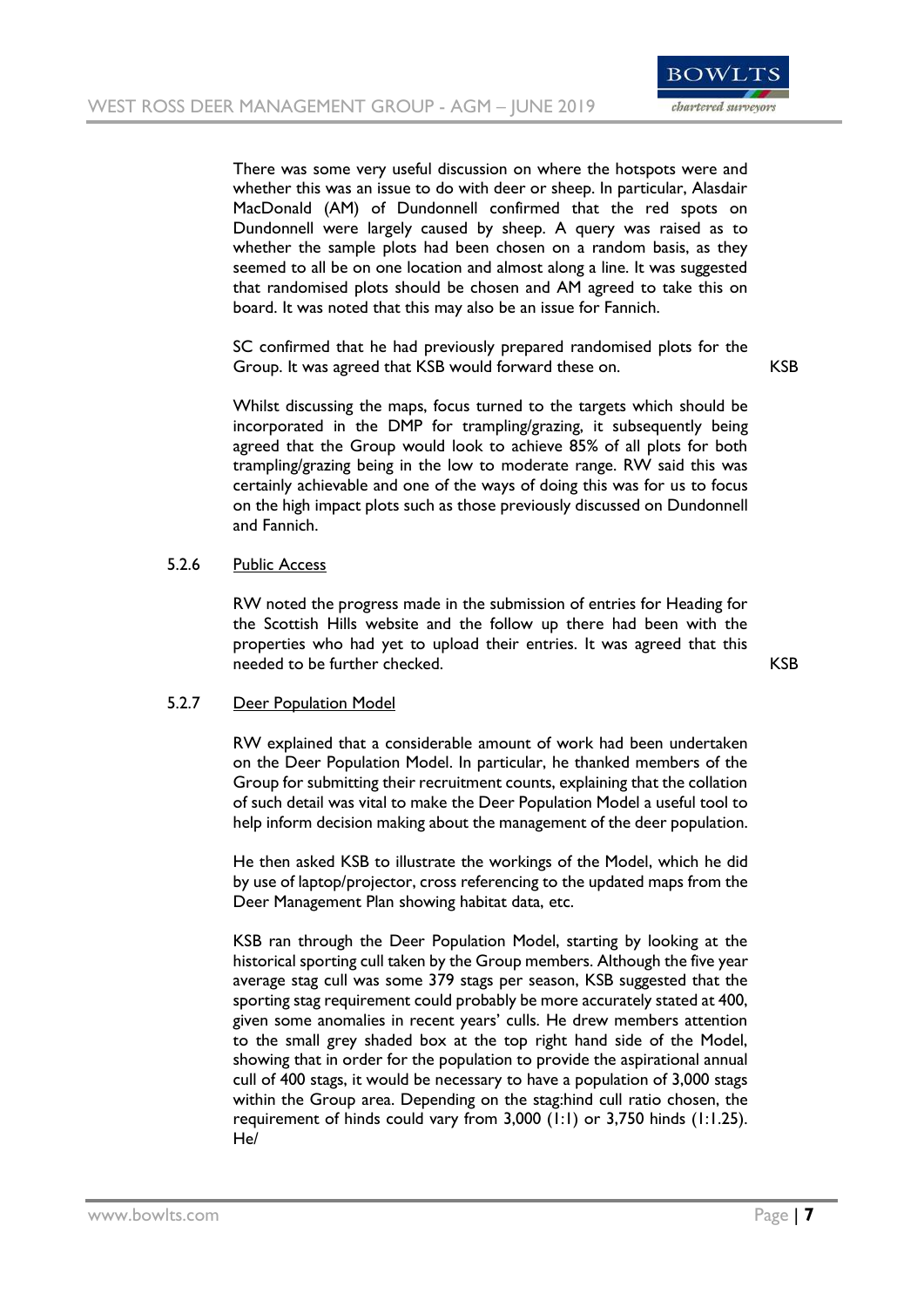

He explained that this was a useful initial approach when considering what level of population should be maintained. He asked the Group to note that if a population of 1:1 was going to be maintained, the Model's figures were suggesting that the sporting cull could be secured with a lower overall population and therefore deer density, with the corresponding improvements in habitat.

KSB then ran through the Deer Population Model calculations, explaining how the Model had been adapted to take into account the recruitment figures provided by members.

KSB summarised the recruitment count as comprising almost 24% of the hind population and that it suggested a recruitment figure of 17% on average, although varying from 4% up to 27%. KSB explained how these figures were "retrofitted" in the Deer Population Model, effectively converting what had been a five year projection into a one year actual and then four year projection. KSB also asked the meeting to note that a further year bringing us through to spring 2024 had been added to the Model such that we now had one year's actual and, again, five years projection.

KSB then illustrated to the Group how, by adjusting the level of cull to be taken, the Deer Population Model recalculated the herd size each season going forward. He explained that he had worked with the Model, tweaking the figures, and that there may be benefits in reducing the stag cull to, say, 80% to allow the stag population to consolidate. This also reflected what was being seen on the ground, with there being a general consensus that there was a shortage of mature stags. He also suggested that there may be merit in considering increasing the hind cull in order to adjust the stag:hind ratio and to bring this down from the current rate of almost 1:1.6 to nearer, say, 1:1.25.

There then was extensive discussion within the Group about the use of the Model and how it worked, with various adjustments being asked to the cull level and the Group then being able to see the impact that this would have on the population. In particular, it was noted that if the current stag cull was maintained, the stag population within the Group area would decrease such that a sporting cull of 400 stags would become unsustainable. Such adjustments also showed that if there was any let up in the hind cull, hind numbers might increase relatively rapidly.

KSB showed the meeting how the Deer Population Model also had a tab for each member's annual cull of stags, hinds and calves and from this, calculated the five year average cull for each estate, which is then used in the Deer Population Density Model spreadsheet. RW was pleased to note that more than half of the estates had followed the advice of the Group and reduced their stag cull last season, with four estates culling about the same as their five year average and only three estates significantly above the five year average. JB explained the reasons Lochluichart had shot additional stags. He clarified that they shot 60 stags from the north side, 43 of/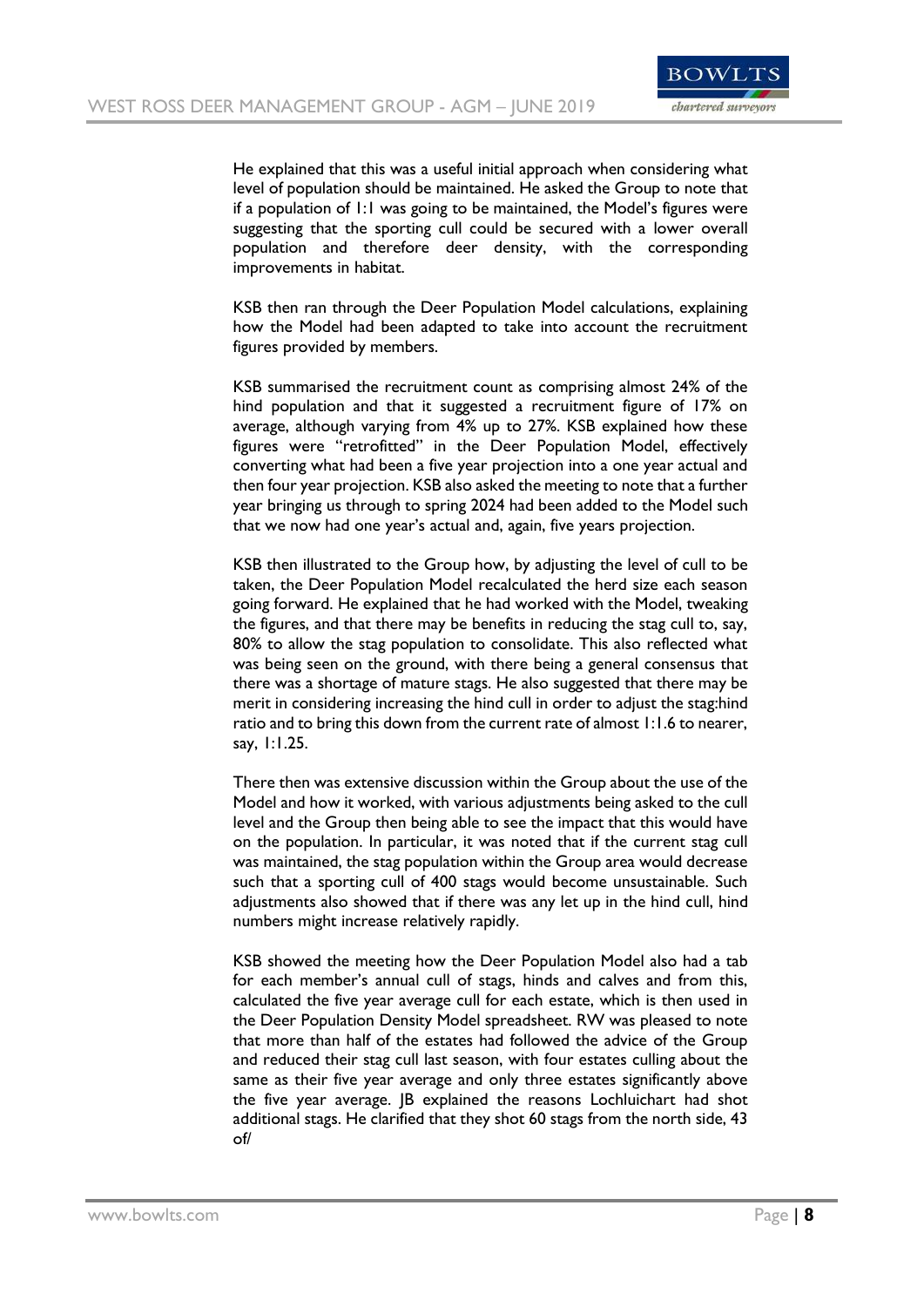

of which were shot on hill ground and 17 on grant aided woodlands. They also shot stags for public safety reasons in that they were getting onto the main road due to the deterioration of fences throughout the previous bad winter. KSB also showed the tab for the recruitment count data which was then subsequently used in the Deer Population modelling and lastly he showed how there was also a tab allocating the proposed cull around estates. In other words, once the Model had produced a cull number, it also allocated this around the estates, thereby producing an estate by estate cull recommendation.

In looking at these figures, GS suggested that the Group needed to establish Forest Enterprise figures for their woodland at Grudie as these historic cull figures would not be continued under the Strathbran management. Therefore, it was important to identify which part of the Forest Enterprise figures related to the Grudie woodland and thereafter adjust the proposed cull accordingly.

GS went on to say that he would be reluctant to make drastic changes in culling policy until more data is available.

RW suggested that the general picture was that the area was light on mature stags and therefore that did point the Group in the direction of reducing the stag cull. As regards hinds, RW suggested it depended how brave we are, given we have a stag:hind ratio of 1:1.6 rather than perhaps going to a 1:1 ratio, the Group should aim for 1.3 to 1.4 and that might work better for the West Ross area. He summarised by suggesting that the Group go lighter on stags and perhaps heavier on hinds.

There was some unease about hitting hinds harder, particularly from Foich and Eilean Darach, but after an extensive discussion, the general consensus was that we would drop the stag culls by 20% from the corrected five year average and maintain the hind cull at the five year average, although perhaps be mindful that hitting the hinds harder might be the way to go.

KSB agreed to adjust the figures and to circulate the information to members. KSB

#### 5.1.8 Deer Welfare

Given the feedback from the Assessment on the need to update the data as regards qualifications of all people stalking, it was agreed that we would update our records. KSB is to arrange a questionnaire to be circulated in order to collate the data and update the records. The resolution of the KSB

## 5.3 **Proposed Priorities for the Coming Year**

The Group agreed that the priorities for the coming year should be:-

- deer population and population modelling;
- habitat monitoring;
- carbon/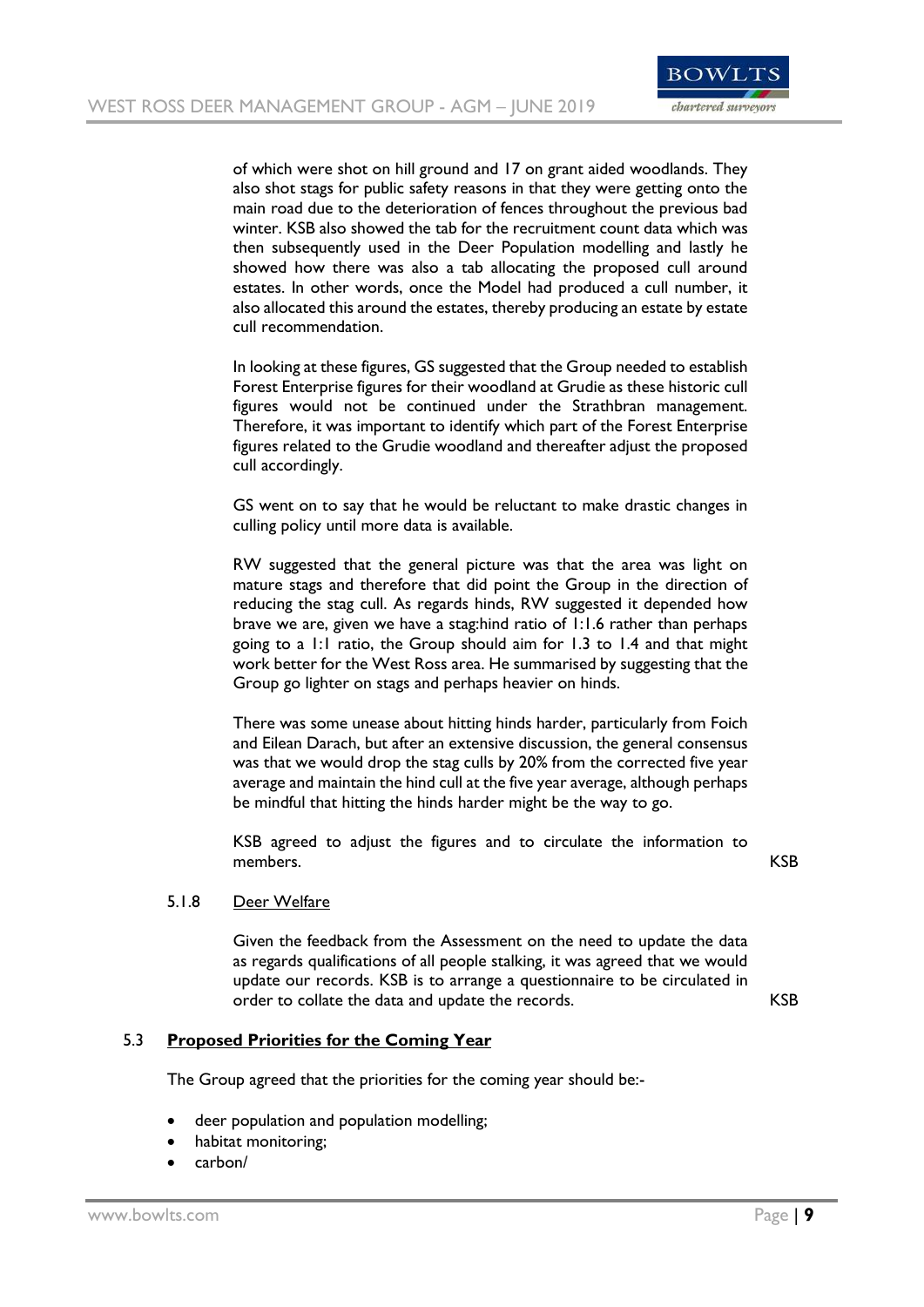

- carbon sensitive habitats:
- woodland expansion;
- existing native condition survey and methodology;
- venison marketing SQWV;
- economic costs.

In terms of SQWV, RW suggested that everyone within the Group look at this. It had been highlighted as a problem area by SNH due to the lack of uptake and with the increasing scrutiny on the food chain, RW urged everyone to consider membership. All

GS talked of his own experience where SQWV had undertaken a survey which, although initially he was horrified at, at the end of the day was an eye opener for him. They had queried the quality of drainage from his larder, the quality of the water supply to it and a host of other matters, all of which were eminently sensible. He advised that it probably cost him £8,000 but he urged everyone else within the Group to consider membership of SQWV given the importance to us all of keeping venison in the food chain.

### 5.4 **Budgetary Implications**

RW suggested that in terms of the current year, there was nothing the Group was doing that would mean amendment was required to the budget, and therefore there were no budgetary implications in the programme being proposed.

#### 6. **POACHING**

No issues of poaching were raised at the meeting.

#### 7. **ASSOCIATION OF DEER MANAGEMENT GROUPS (ADMG)**

RW presented an update report on ADMG's work. He mentioned the Deer Working Group which was created in 2018 to look into the system of deer management within Scotland and report back in tandem with SNH's report on operational matters to the Cabinet Secretary, Roseanna Cunningham and her Environment, Climate and Land Reform Committee. Unfortunately, during this process, the Chair of the Deer Working Group, Simon Pepper, died. He was seen as a moderate in terms of a sympathetic ear to the current deer management system. Simon has been replaced by Robin Callander, who may be more of a reformist. Richard Cooke of the ADMG is an advisor only to the Panel and his influence may be limited, but only time will tell.

The Association awaits the deliberations of Government and we should all hear in October of the outcome of both the Deer Working Group and SNH's report to Ministers and let us hope that there will not be too many changes to cope with.

RW indicated that Richard Cooke had informed him that most deer management groups have made a significant improvement over their previous assessments, so hopefully this will be reflected in SNH's report.

As/